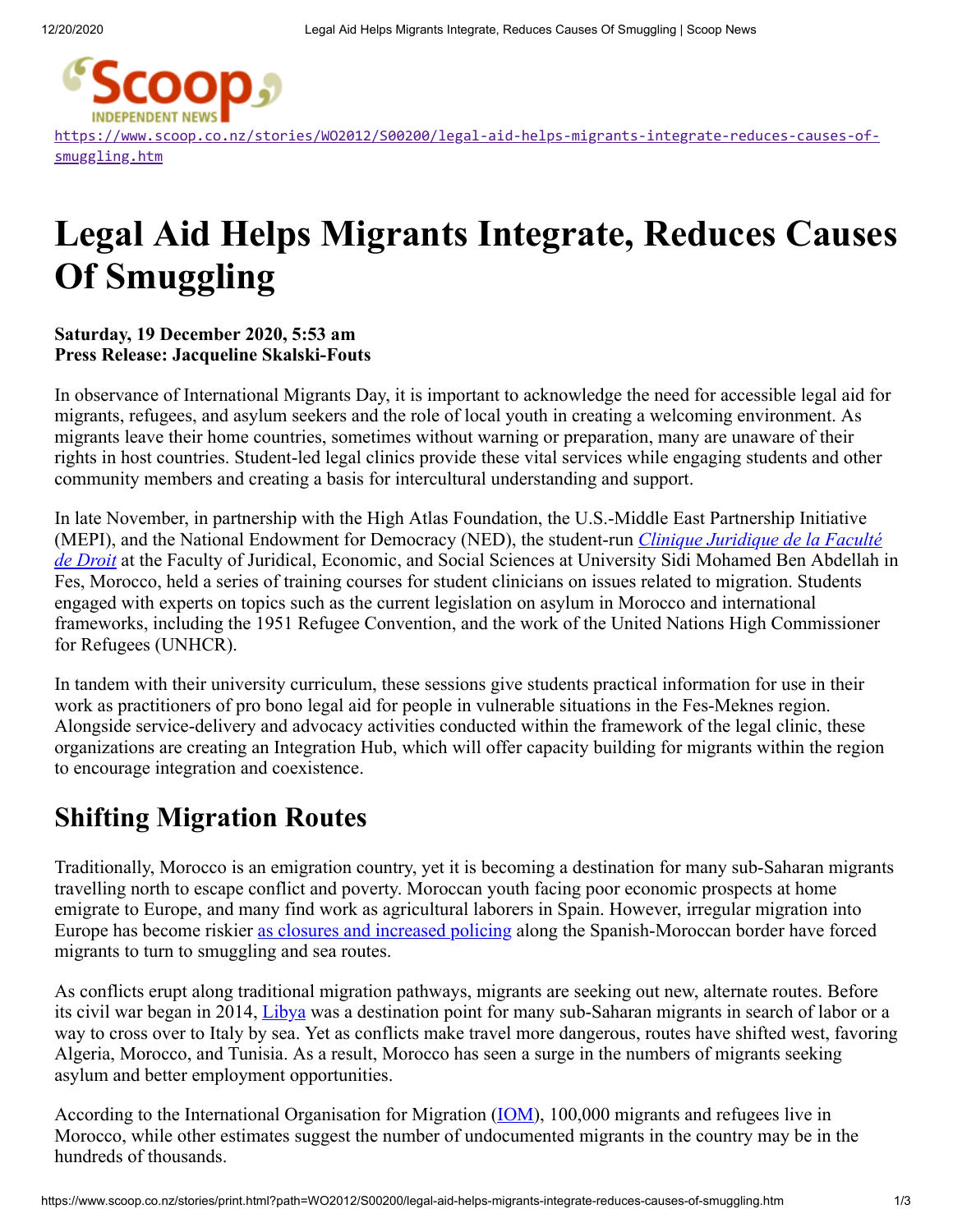## **Moroccan Migrant Legislation**

In response to the large number of undocumented immigrants living in Moroccan cities like Rabat and Casablanca, the Moroccan government conducted [two](https://highatlasfoundation.us1.list-manage.com/track/click?u=5bbd0e9d6ea090312e7b595b4&id=2853105771&e=d8792b9a61) [regularization processes](https://highatlasfoundation.us1.list-manage.com/track/click?u=5bbd0e9d6ea090312e7b595b4&id=c96ff088f9&e=d8792b9a61) for asylum seekers in 2014 and 2016, giving residence permits to over 50,000 refugees and asylum seekers.

Morocco has signed several international conventions focused on refugees and asylum seekers, beginning with the Refugee Convention in 1951 and its Protocol in 1967. The National Strategy on Immigration and Asylum (NSIA), adopted in 2014, allows Morocco to receive and house refugees recognized by the UNHCR. The majority of the 6,656 [refugees residing in Morocco](https://highatlasfoundation.us1.list-manage.com/track/click?u=5bbd0e9d6ea090312e7b595b4&id=d5e8ecd3f9&e=d8792b9a61) are Syrians (about 55%) who are protected from refoulement and expulsion.

Yet despite national and international legislation, the Moroccan government has yet to officially adopt a framework for a national asylum system. While agreements with the UNHCR facilitate entry and protect refugees who have been granted refugee status, those wishing to seek asylum at land and sea borders or in airports are not able to do so without protected status from the UNHCR. Without protected status, those already in the country are at risk of detention, deportation, and labor exploitation.

#### **Reasons for Migration**

Facing poor economic conditions at home, migrants from countries suffering from economic downturns or sporadic outbreaks of conflict and instability are seeking employment abroad.

Employment has become more difficult for migrants in Morocco, often who settle in urban areas, which have a higher rate of joblessness (over  $16\%$ ) than rural areas. By November, the [youth unemployment rate](https://highatlasfoundation.us1.list-manage.com/track/click?u=5bbd0e9d6ea090312e7b595b4&id=4a7ead42ce&e=d8792b9a61) reached 12.7%, the highest it has been in nearly two decades. Nearly 1.5 million Moroccans are currently unemployed, many of whom are in the informal sector, where most migrants work.

After COVID-19 restrictions relaxed in early autumn, more than 2,500 sub-Saharan migrants were deported from Algeria and Morocco in response to an increase in pressure from the European Union to reduce irregular migration.

The Mediterranean region has seen an overall increase in the number of migrants risking dangerous routes to access Spain and Italy and gain entrance into the EU. According to the IOM's <u>[Missing Migrants project](https://highatlasfoundation.us1.list-manage.com/track/click?u=5bbd0e9d6ea090312e7b595b4&id=931119ef01&e=d8792b9a61)</u>, there have been 946 mortalities among migrants recorded in the Mediterranean this year, and another 142 between the Moroccan coast and the Canary Islands where rough waters can easily overturn makeshift vessels.

### **Reducing Irregular Migration**

Keeping migrants from risking these dangerous routes and seeking out smugglers will require safe, legal migration pathways, and socioeconomic aid for migrants in transition countries to help them build a base and establish life there.

Development programs and community-based services such as legal aid must also address the possibility of gaps between migration policies. Human rights organizations in Morocco [suggest](https://highatlasfoundation.us1.list-manage.com/track/click?u=5bbd0e9d6ea090312e7b595b4&id=4e653c616c&e=d8792b9a61) that those who have been given status in previous regularization campaigns may not have maintained that status. National resettlement frameworks need to be recognized at the individual and community level, with proper structures to prevent refoulement and provide aid for migrants denied refugee status by the UNHCR. Access to justice is a human right and democratic necessity, but it cannot be carried out without being put into practice.

The legal clinic in Fes addresses three main components tied to UN principles of human rights and development: it offers legal aid to migrants seeking asylum and reliable information about their status and options, family mediation with a focus on women's rights under Moroccan Family Code, and it provides young law students